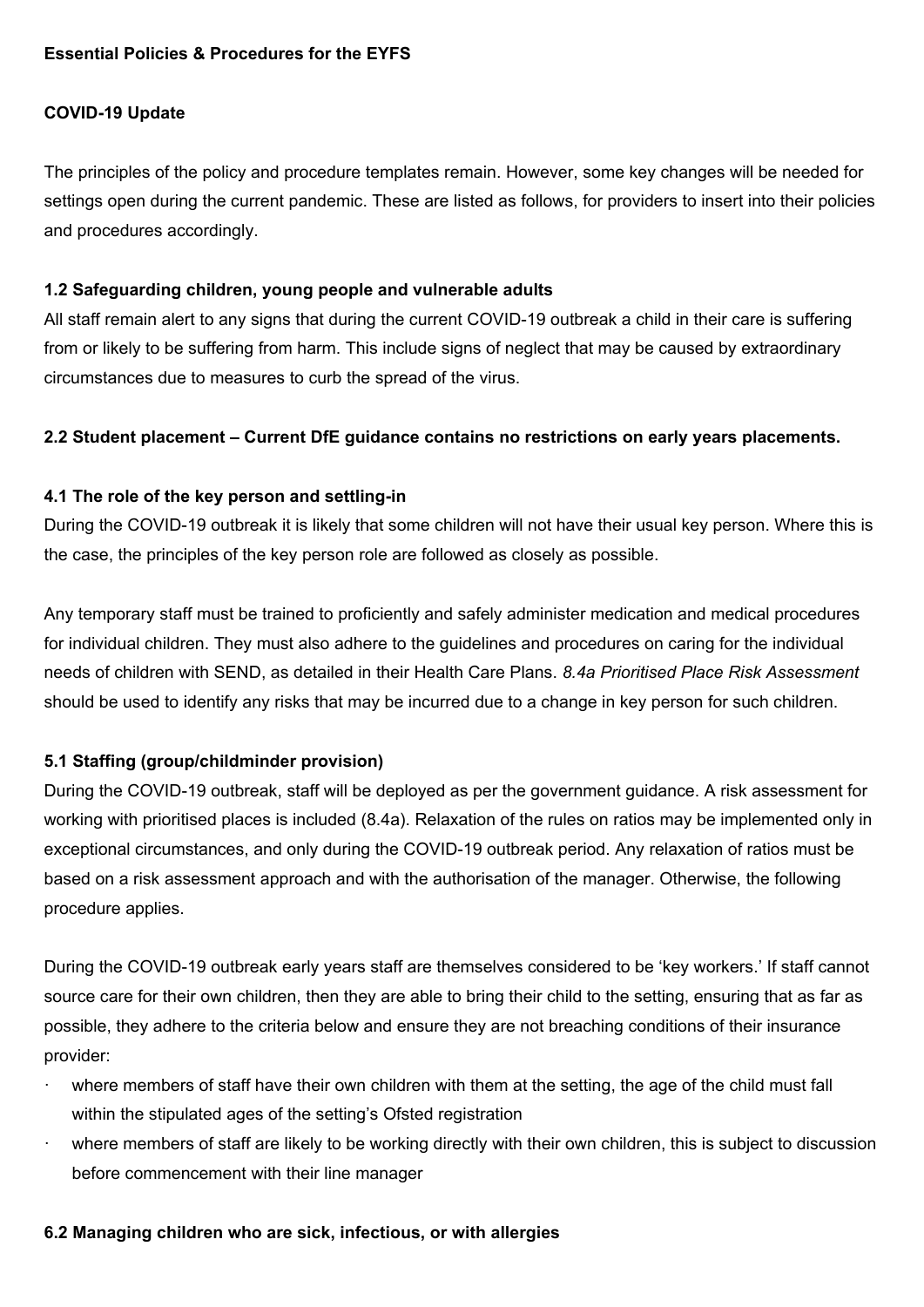During the COVID-19 outbreak, any child showing symptoms, such as a high temperature; a new, continuous cough; loss or taste or smell, the following sequence of actions need to be taken:

- 1. Child presents with symptoms; parents are requested to collect child and book a PCR test through NHS Track and Trace and/or take further advice from NHS 111.
- 2. Child's parents are requested to inform setting of outcome/diagnosis and keep child at home for the recommended exclusion period. For cases of suspected Coronavirus, staff and service users must adhere to current Government advice regarding self-exclusion even if no symptoms are present.
- 3. For confirmed cases of a notifiable disease and Coronavirus the setting must contact their local Health Protection Team (HPT) as soon as possible for further guidance. The line manager will inform the owner/trustees/directors and retain a confidential record.
- 4. Acting on the advice of the local HPT, the setting will either:
	- close for a set period and undertake a deep clean
	- carry on as usual but also undertake a deep clean
- 5. If a notifiable disease is confirmed, staff must inform the line manager immediately and Ofsted must be informed within 14 days. Cases of confirmed Coronavirus should be treated as a notifiable disease.
- 6. A deep clean is undertaken at the soonest opportunity following any illness outbreak. Hand hygiene messages are reinforced and staff are vigilant to any further signs of infection.
- 7. The manager continues to liaise with the HPT as required and keeps a full record of children affected, how long they are away from the setting and the date on which they return.
- 8. If a child shows any signs of symptoms, they will be asked to isolate for 10 days from start of symptoms.

## **6.5 Food and drink**

Where food is provided, in circumstances where there is shortage of food supplies, it may be necessary to ask parents to supply a packed lunch. The following procedures must be followed:

- Babies and toddlers' hands are washed prior to being given food or drink.
- Staff who are eating with the children must role-model hygiene best practice.
- Tables are never overcrowded during mealtimes. Some social distancing is encouraged even though it is acknowledged that children will play in close proximity for the rest of the session.

# **7.1 Promoting Positive Behaviour**

This is an unsettling time for young children. Practitioners are alert to the emotional well-being of children who may be affected by the disruption to their normal routine. Where a child's behaviour gives cause for concern, practitioners take into consideration the many factors that may be affecting them. This is done in partnership with the child's parents/carers and the principles of this procedure are adhered to.

# **8.3 Supervision of children on outings and visits**

During the outbreak, trips and outings were suspended but are now considered with caution. Children should still have access to outdoor play and learning opportunities as normal, as long as social distancing measures are followed.